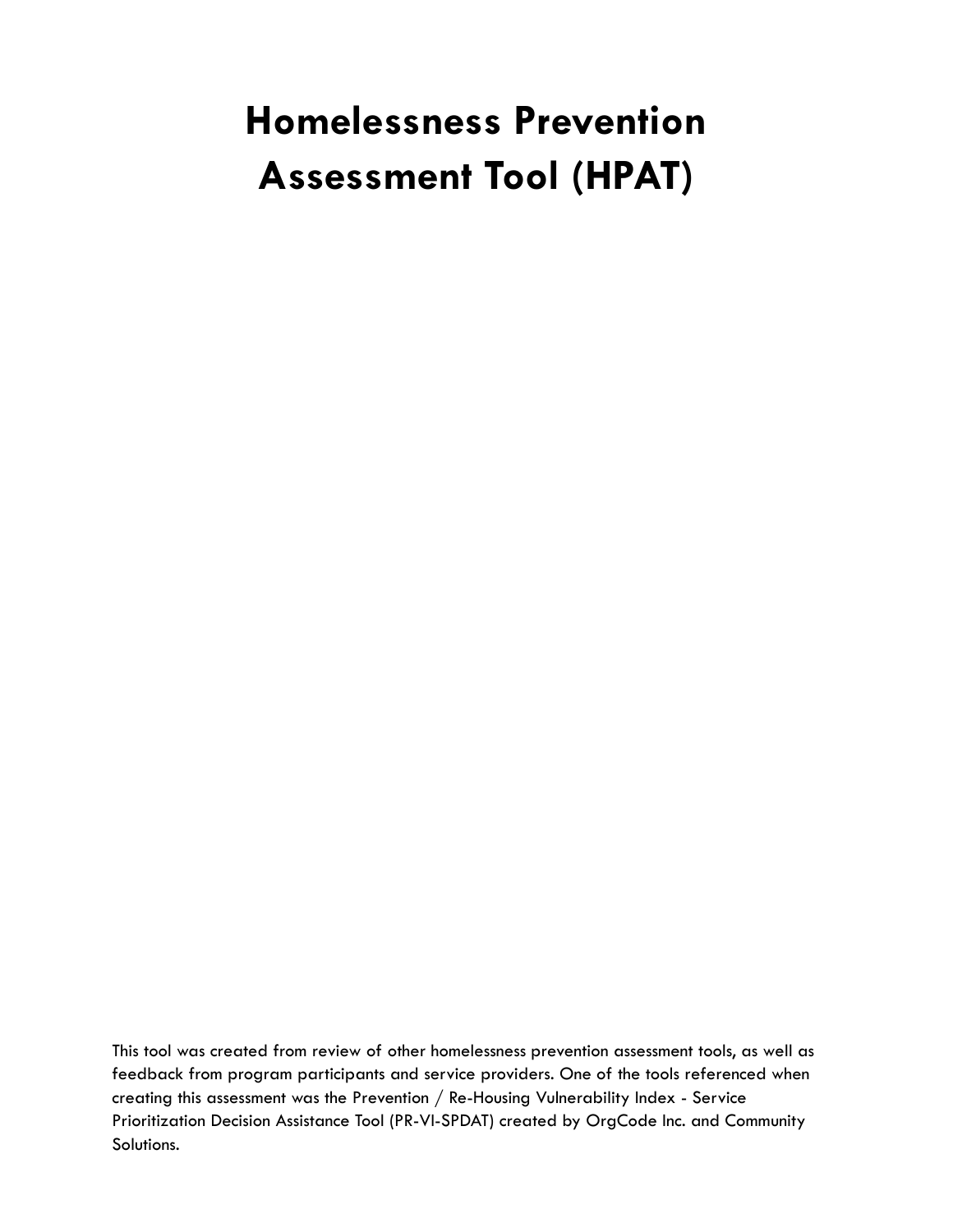# **Assessment Administration -**

| Interviewer's Name: | Agency: | Assessment Date:<br>MM/DD/YYYY |
|---------------------|---------|--------------------------------|
|---------------------|---------|--------------------------------|

# **Opening Script -**

Every assessor using the HPAT should use the same introductory script. In that script you should highlight the following information:

- Your name and affiliation (organization where you work or volunteer, etc.)
- **●** Why you are conducting the survey.
- **●** The survey questions are very personal. The reason you ask them is that the answers help you understand the risk factors and challenges that the family is facing, and will help you determine if they are eligible for assistance.
- **●** The questions only require a Yes/No or one word answer. No additional detail is needed.
- The participant can skip or refuse to answer any question. However, skipping multiple questions could impact the accuracy of the assessment.
- If the participant does not understand a question, clarification can be provided.
- Participants should do their best to answer all of the questions as honestly and accurately as possible.
- Tell the participant where the data will be stored (for example, HMIS or other database that you use).
- The participant should answer the questions for themselves and everyone in their household.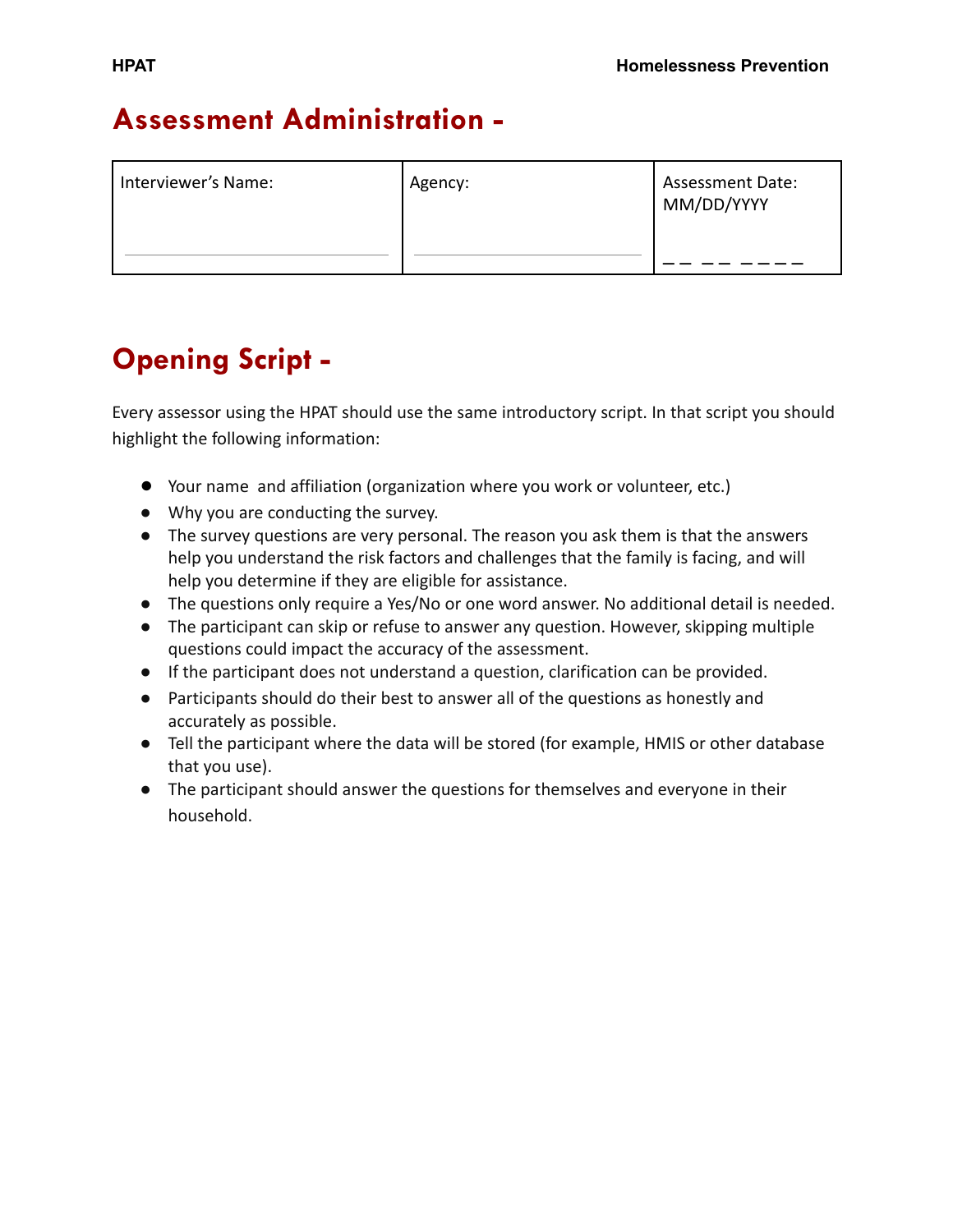# **Head of Household Information -**

| H1 | First Name:                      | Last Name:                                            |  |  |  |
|----|----------------------------------|-------------------------------------------------------|--|--|--|
|    | Nickname:                        | Date of Birth:<br>Age:<br>MM/DD/YYYY<br>$\frac{1}{2}$ |  |  |  |
|    | What is your preferred language? |                                                       |  |  |  |

**□ No other adults currently part of the household,**

#### **OR**

#### **□ Continue below with Family Head 2**

| H <sub>2</sub> | First Name:                      | Last Name:                                                                                                      |      |  |
|----------------|----------------------------------|-----------------------------------------------------------------------------------------------------------------|------|--|
|                | Nickname:                        | Date of Birth:<br>MM/DD/YYYY<br>$\left  \begin{array}{cc} 1 & 1 \end{array} \right _{\mathcal{L}=-\mathcal{L}}$ | Age: |  |
|                | What is your preferred language? |                                                                                                                 |      |  |

#### **For completing head of household information, everyone scores 2.7 points**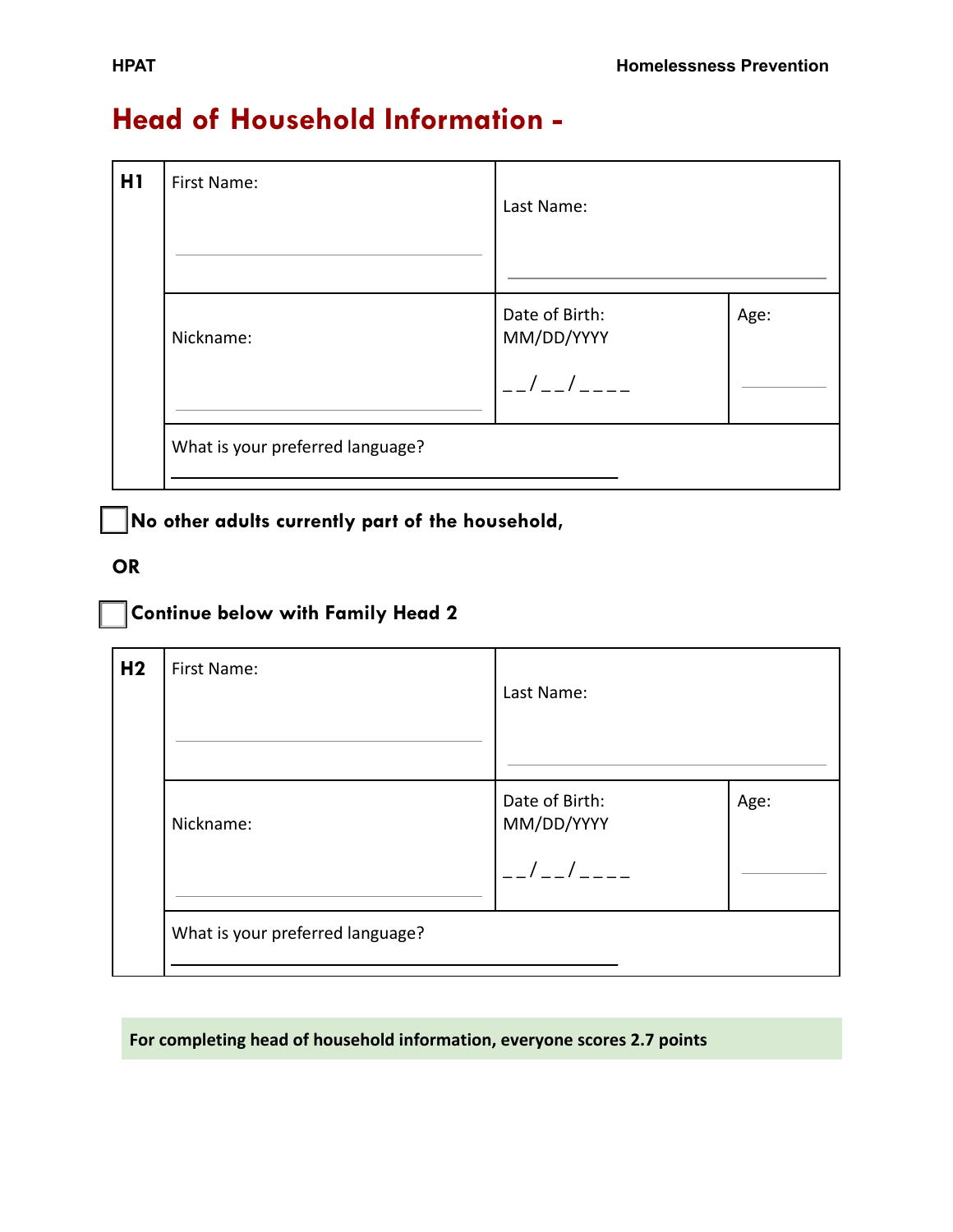# **Household Composition -**

#### **I want to start by asking you about your household.**

**1.** Has the number of people in your household changed in the last 6 months, due to things like an adoption or birth or death, someone moving in, someone moving out, someone going to jail or prison, someone going off to college, or anything like that?

**If YES, then score 2.6 points**

**Current Financial Situation -**

**Now I'd like to better understand your financial situation.**

**2.** Is there any person or company that thinks you or anyone in your household owes them money? For example, a landlord, utility company, loan provider, creditor, bookie, dealer, or government group like the IRS. Refused

**If YES, then score 2.8 points**

**3.** Do you or anyone in your household owe any of your family or friends money that they have lent you in the last three years to help you stay housed (for current or past due rent, for utilities to prevent shut offs, or other household needs)? Refused

**If YES, then score 1.4 points**

**4.** Do you have a poor credit history or no credit history?

Refused

**If YES, then score 1.1 points**

# **Current Health -**

**Now I will ask you questions about your health.**

Refused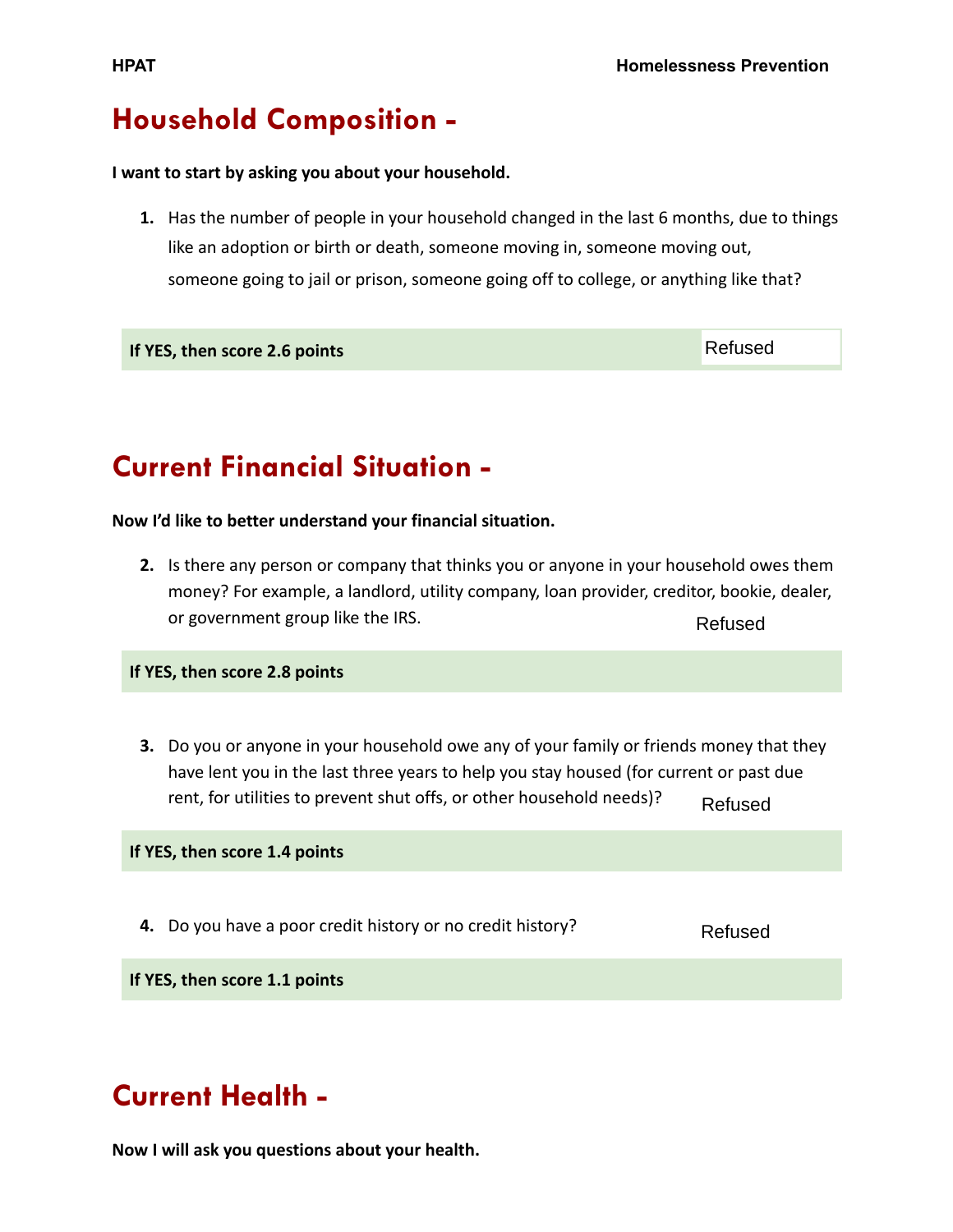Refused

 $\Omega$ 

Times

| 5. In the past six months, how many times have you or anyone in your household received |         |
|-----------------------------------------------------------------------------------------|---------|
| care at an emergency room?                                                              | Refused |

| If YES, then score = $0.5$ x number of times |  |
|----------------------------------------------|--|
|----------------------------------------------|--|

#### **The following question is long. Please let me know if after reading it to you the first time you would like me to read the question again.**

- **6.** Do you or anyone in your household have any developmental disability or chronic physical or mental health issues that can sometimes make it difficult to stay housed or to work? Refused
- **7.** Do you or anyone in your household have any chronic health issues for which you are not accessing appropriate care? You do not need an official medical diagnosis.

**If YES to any of the above, then score 2.0 points**

**Housing History and Other Factors -**

**Now let's examine some of the other life areas that might affect your housing stability.**

**8.** Have you or anyone in your household experienced violence or threats of violence in the last twelve months that make you feel unsafe in your home or the area where you live?

| If YES, then score 2.5 points                                                                                                                                                                                                                                   | Refused |       |  |  |  |
|-----------------------------------------------------------------------------------------------------------------------------------------------------------------------------------------------------------------------------------------------------------------|---------|-------|--|--|--|
| 9. In the last three years, what is the total number of times you have been homeless? For<br>example, sleeping on the street, in a car, a garage, a mobile unit/RV, or in a shelter or<br>safe haven, or temporarily staying with friends or family.<br>Refused |         |       |  |  |  |
| If YES, then score = $0.9$ x number of times                                                                                                                                                                                                                    | O       | Times |  |  |  |

**10.** Do you or anyone in your household have any legal issues going on right now that make it difficult to maintain your housing? For example, having to pay fines that make it difficult to pay rent, legal issues that could result in going to jail or prison, or legal restrictions on where you can live. Refused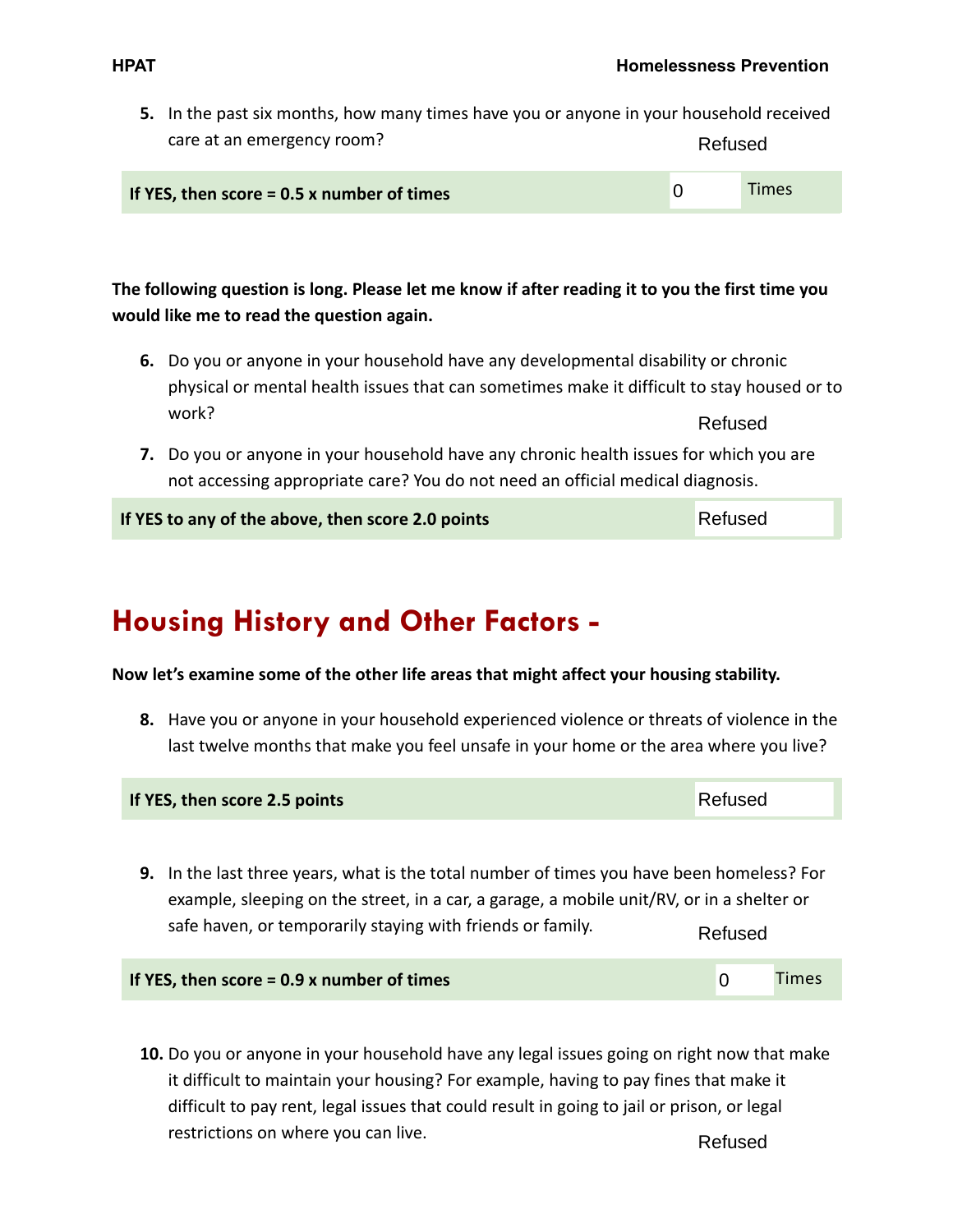**If YES, then score 2.4 points**

### **Additional Local Questions -**

Please complete the following additional questions. These questions are not part of the HPAT assessment, but are required to be answered for every household. These questions do not provide any additional points. They are used to help us better understand the circumstances and experiences of people at risk of homelessness in Santa Clara County.

- 1. In your lifetime, what is the total length of time that you have been homeless?
- 2. Which city do you currently live in?
- 3. If you are employed, in which city is your workplace?
- 4. If you or your children go to school, in which city is the school?
- 5. In which city do you spend most of your time?

| 6. Have you ever been in foster care? $\bigcirc$ Yes $\bigcirc$ No $\bigcirc$ Don't Know                                                                             |                          |  |  |                                                    |  | Refused                          |
|----------------------------------------------------------------------------------------------------------------------------------------------------------------------|--------------------------|--|--|----------------------------------------------------|--|----------------------------------|
| 7. Have you ever been in jail?                                                                                                                                       |                          |  |  | $\bigcirc$ Yes $\bigcirc$ No $\bigcirc$ Don't Know |  | ( ) Refused                      |
| 8. Have you ever been in prison?                                                                                                                                     |                          |  |  |                                                    |  | ○Yes ○ No ○ Don't Know ● Refused |
| 9. Do you have a permanent physical disability that limits your mobility? (e.g.,<br>amputation, unable to climb stairs, use a wheelchair?) $\bigcirc$ Yes<br>Refused |                          |  |  |                                                    |  | $\sum$ No $\sum$ Don't Know      |
| 10. If you have health insurance, what type of health insurance do you have?                                                                                         |                          |  |  |                                                    |  |                                  |
| Medicaid]                                                                                                                                                            | $\Box$ Private Insurance |  |  | $\Box$ Medicare                                    |  |                                  |
| VA Medical                                                                                                                                                           | <b>Other</b>             |  |  | $\Box$ No Health Insurance                         |  |                                  |

**On a regular day, where is it easiest to find you and what time of day is easiest to do so? (Please include address and phone number if possible.)**